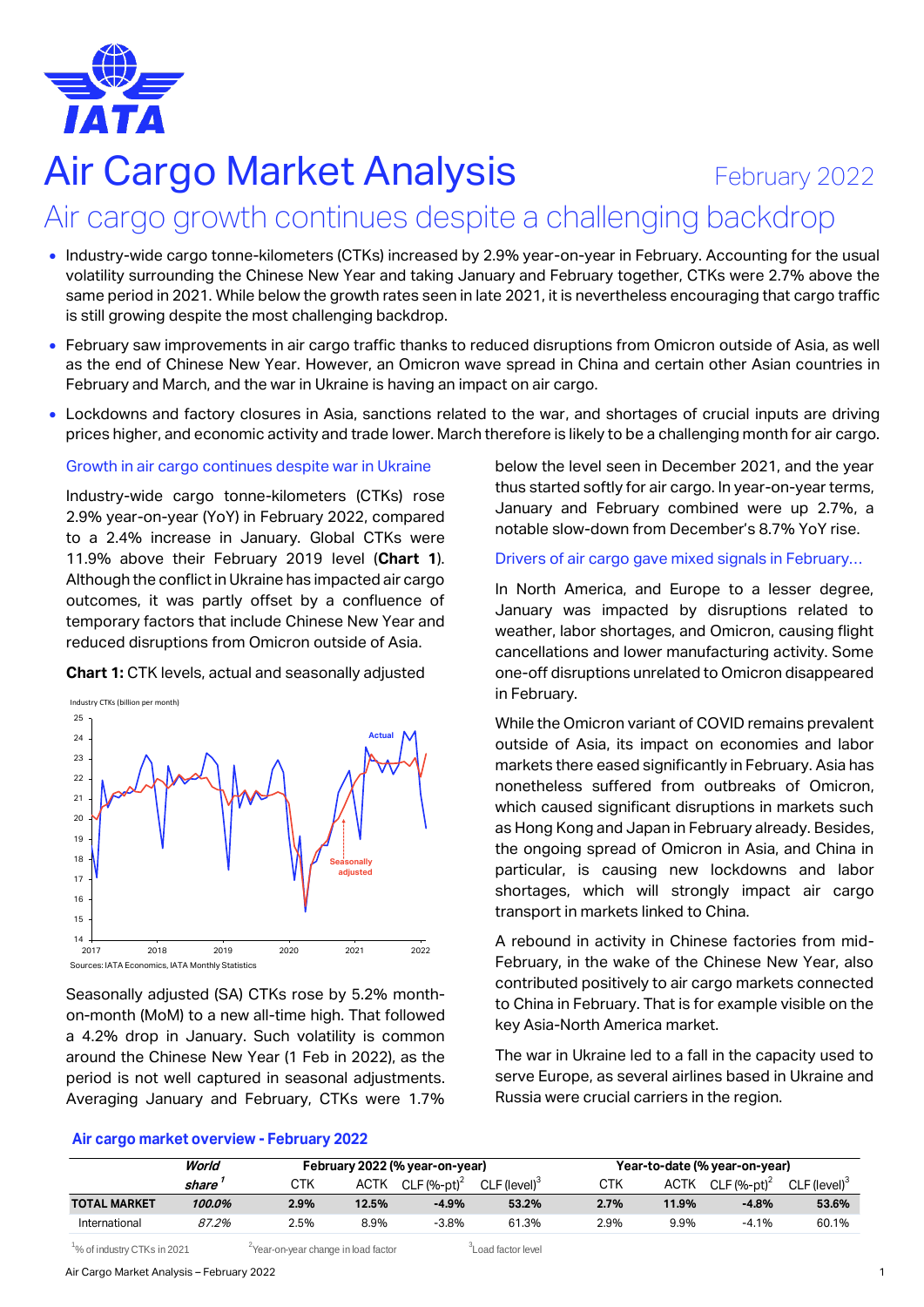The Asia-Europe trade lanes in particular were significantly impacted from late February, with the disruption accelerating in March. Part of that can be made up elsewhere, notably through the Middle East. Overall, the impact of sanctions, higher commodity and fuel prices, uncertainty and other ramifications of the war were not strongly felt in global air cargo in February.

#### …and that will worsen in March

Some of the standard drivers of air cargo demand also point to current and future challenges. Inflation and many of its subcomponents are at their highest levels in decades. The general consumer price inflation for the G7 countries was at 6.3% YoY in February 2022, the highest since late 1982.

Early in March, daily close Brent crude oil prices reached their highest value since mid-2008. Labor costs have increased strongly, while the price of many commodities and key inputs such as semiconductors have also increased recently. In part due to that, producer price inflation (PPI) reached an all-time high in November 2021 at 13.7% YoY (**Chart 2**).





High inflation curtails purchasing power and arguably reduces demand for goods, including when they are carried by air. Inflation is expected to continue to remain elevated globally throughout 2022.

Inflation may already be dampening new export orders – a typically leading indicator of demand for air cargo shipments and historically strongly correlated with CTKs. Sanctions against Russia further added to the above, and there was a marked deterioration in new export orders in Germany, China, Japan and Korea among others. In both January and March 2022, the global new export orders PMI was below the 50-mark, which indicates deteriorations compared to the previous month. The March reading (48.2) was the lowest since July 2020 (**Chart 3**).

#### **Chart 3**: New export order manufacturing PMIs



#### The cargo capacity crunch eased further in February

International available cargo tonne-kilometers (ACTKs) were up 12.5% YoY in February, in line with the past four months. Seasonally adjusted ACTKs grew 7.6% MoM, but the average of January and February was 3.7% below the December 2021 levels.

International ACTKs onboard passenger aircraft increased by 21.4% YoY in February, but gains are slowing as international air passenger traffic normalizes. Besides, dedicated air cargo capacity was unchanged compared to February 2021, a relatively weak outcome that is partly due to the loss of capacity in Russia and Ukraine and to disruptions related to Omicron in Asia (**Chart 4**).

**Chart 4**: Int'l belly cargo and freighter capacity growth



The industry-wide cargo load factor decreased by 4.9 percentage points (ppts) YoY to 53.2% in February. That follows a 4.7 ppts fall in January and is the largest YoY decline since February 2016. Pressures on air cargo supply chains are easing, but at a slow pace, and could reverse in March as cargo capacity tightens.

## Mixed growth outcomes among the main regions

North America and Asia Pacific were the main contributors to the recovery in SA volumes, mirroring their contributions to the fall in SA CTKs in January. The Chinese New Year played a role in that pattern.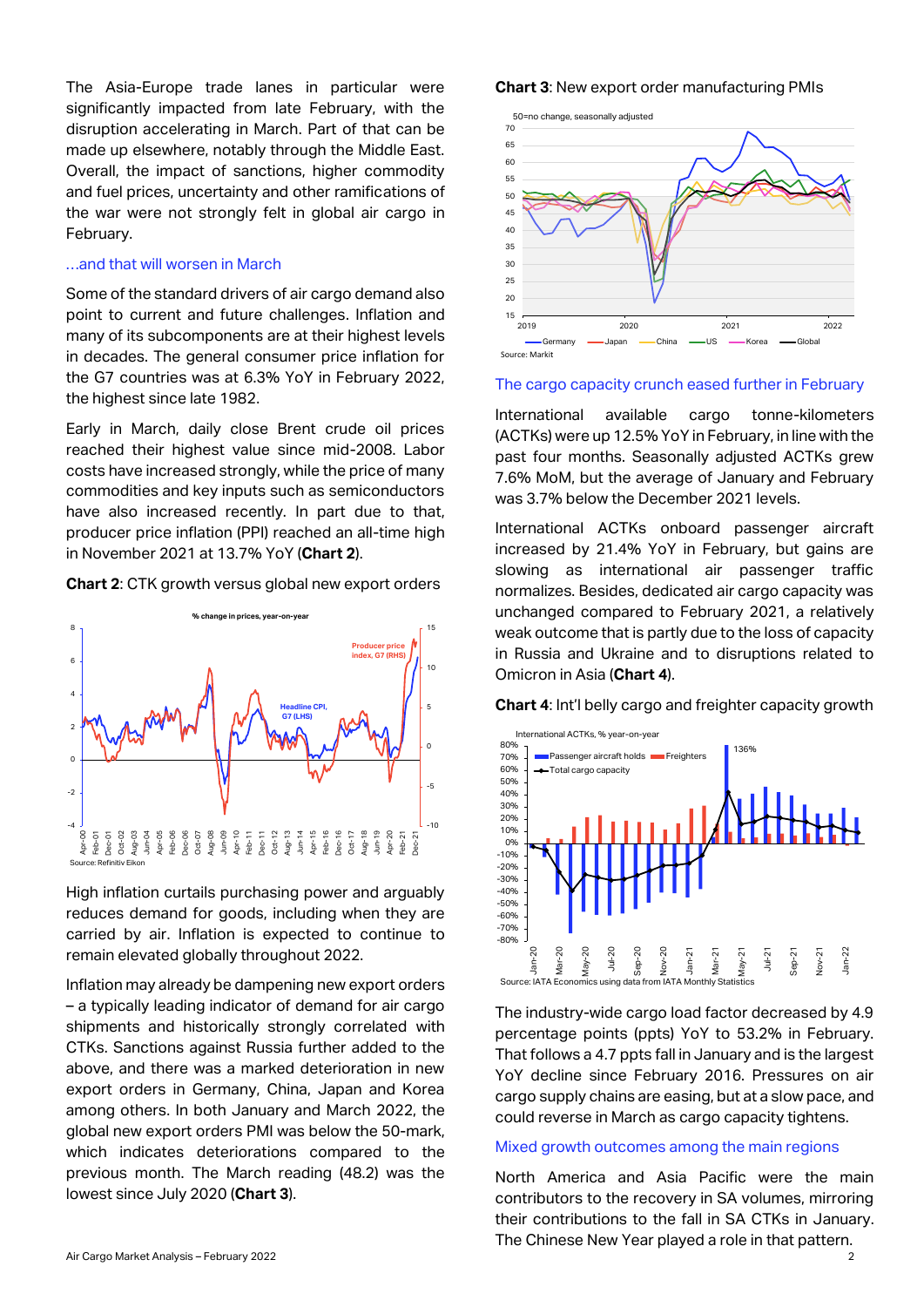Overall, international CTKs grew by 2.5% YoY in February and were 12.4% above the pre-crisis month of February 2019. Performance was mixed across the regions, with significant improvements in annual growth in the Americas and deteriorations elsewhere (**Chart 5**).

**Chart 5:** Int'l CTK growth (airline region of registration)



Sources: IATA Economics, IATA Monthly Statistics

Airlines based in Latin America seem to be benefitting from the end of bankruptcy procedures for some of the main carriers in the region. The region's international CTKs were up 21.9% YoY, but still 0.7% below the same month in 2019. International air cargo capacity in Latin America is on a steep upward trend.

International CTKs of airlines registered in North America increased by 5.5% YoY in February, following a 0.9% drop in January. There was a strong 7.5% MoM gain in SA CTKs. The Asia-North America market benefitted the most, with its SA CTKs rising by 4.3% MoM in February. That said, they were still 1.0% below the levels of December 2021, and the overall trend is flat (**Chart 6**).





Source: IATA Economics, IATA Monthly Statistics by Route

For African airlines, international CTKs rose by 4.7% YoY, below the 11.3% gain recorded in January.

Air Cargo Market Analysis – February 2022 3 International CTKs of airlines in Asia Pacific grew 3.3% YoY in February, down from 6.1% in January (4.8% for

the two months combined) and down from 16.5% in December 2021. SA CTKs rose by 10.1% MoM in February, but more tellingly, they fell by 4.3% when averaging January and February, versus December 2021.

In Europe in February, airlines posted a 2.2% YoY increase in their international CTKs. SA CTKs however, were down 0.1% MoM in February - the only region without any clear growth in that metric, most likely because of the [impact of the conflict in Eastern](https://www.iata.org/en/iata-repository/publications/economic-reports/the-impact-of-the-conflict-between-russia-and-ukraine-on-aviation/)  [Europe.](https://www.iata.org/en/iata-repository/publications/economic-reports/the-impact-of-the-conflict-between-russia-and-ukraine-on-aviation/) Seasonally adjusted CTKs on the Asia-Europe route – one of the most impacted by the conflict – fell by 2% MoM in February. Within Europe, SA CTKs decreased by 4.3% MoM, extending a downward trend that started in mid-2021. Further weakness is to be expected in March.

This is confirmed by [dedicated cargo flights](https://www.iata.org/en/iata-repository/publications/economic-reports/air-cargo-flights-show-how-the-impact-of-war-varies-across-markets/) between Asia and Europe, which declined late-March to 17.0% below the levels a year prior (on a rolling 4-weeks average basis and using data from FR24). International flights to and from Russia were down 83.6% YoY in the week started 21 March (they were up 11.1% in late February) on the same basis. Domestic flights in Russia were down 27.1% YoY in late-March. Overall, dedicated cargo flights to, from and within Europe eased to 1.9% below 2021 levels in the last week of data (**Chart 7**).

#### **Chart 7**: SA int'l CTKs by route (segment-based)



Source: IATA Economics using data provided under licence by FlightRadar24

Carriers registered in the Middle East saw their international CTKs drop 5.4% below 2021 levels in February, slightly worse than the January outcome (4.3%). SA volumes were flat but have generally trended downwards over the past six months or so. Recently though, there are signs of improvement in the dedicated cargo flights data, partly because the region is likely to benefit from traffic being redirected to avoid flying over Russia.

> IATA Economics [economics@iata.org](mailto:economics@iata.org) 6 April 2022